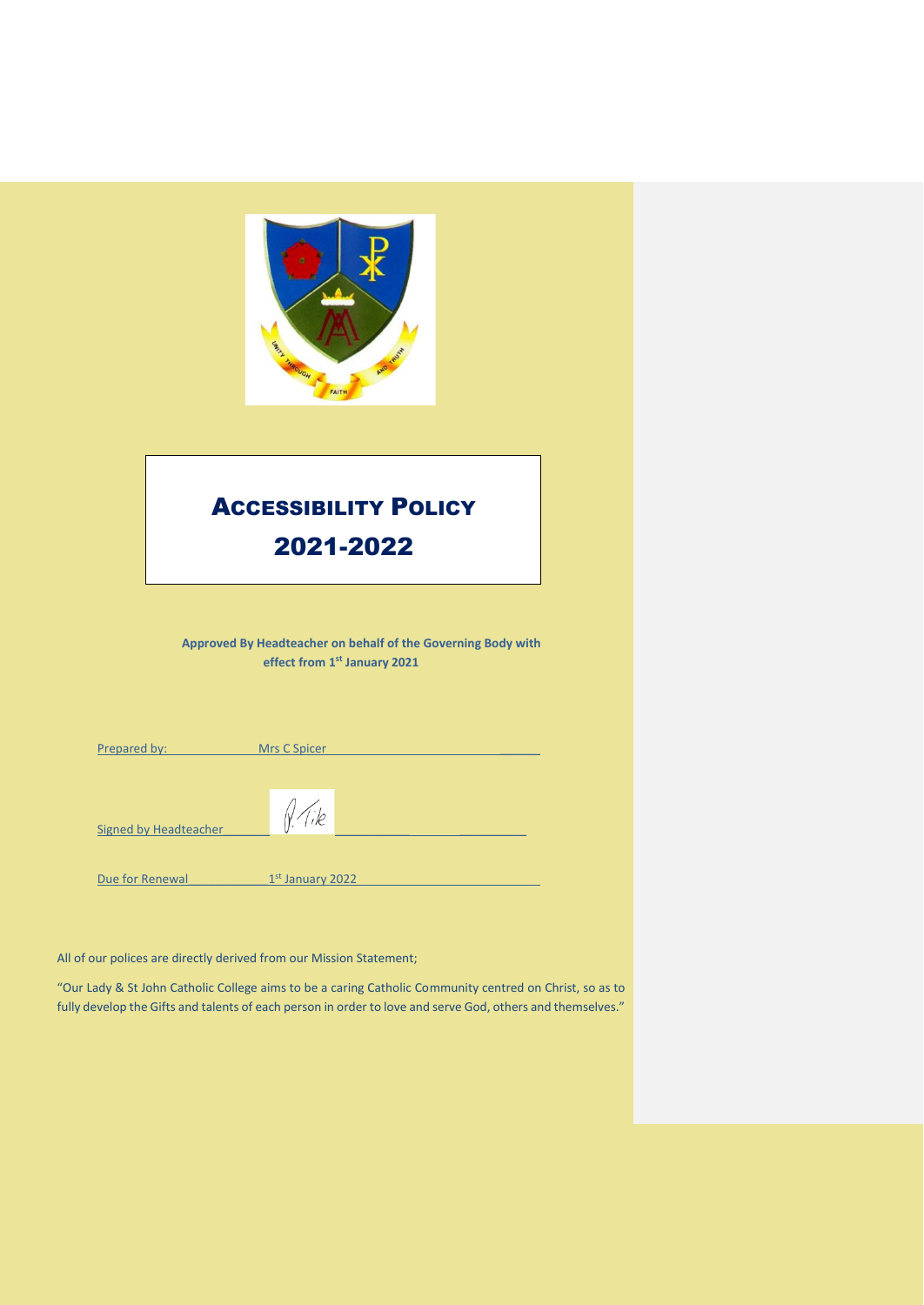This Access Policy pays due regard government law and local BWD directives, including the Equality Act (2010) and the Children and Families Act (2014) Part 3 which links into the SEN Code of Practice (2014) (and to past legislation, including the Disability Discrimination Act of 1995, the SEN and Disability Act 2001.

This **Accessibility Policy** is divided into four sections:

**Section 1: Access to the Curriculum** - for students

**Section 2: Access to Pastoral Support** - includes the principles of past diocese,

**Section 3: Site Accessibility** - for staff, parents, students and the community

**Section 4: Access to Information - for staff, parents, students and the community** 

This Accessibility Policy details policies and initiatives, how these are monitored, reviewed/ evaluated, and how these evaluations are developed and embedded into school systems and practice.

This Accessibility Policy is an 'umbrella' document: it encompasses existing policies and development plans, implemented and monitored by a range of teachers, the senior leadership team and governors.

This Accessibility Policy - through detail in individual policies - therefore highlights key whole school aims for 2021-2022..

The policy is reviewed each year by the Senior Leadership Team, with individual responsibilities for specific sections of the policy as noted; it is also reviewed by the Governing Body.

# **Section 1: Access to the curriculum**

This section of the Access Plan is monitored by the Assistant Headteachers who lead the subject curriculum and monitors faculty development plans.

Students across the Key Stages have an appropriately adapted curriculum to fit their needs. The following documents/policies support this aim:

- **School Improvement Plan**
- **Faculty development plan**
- **Subject Curriculum plan**
- **Policy for Assessment**
- **Special Educational Needs Policy (and a SEND Information Report)**
- **Supporting Pupils with Medical Conditions Policy**

**Principal features of Our Lady and St John Catholic College are:**

• Within their teaching teams, Heads of Faculty / Subjects monitor students' progress, linked to a member of SLT for fortnightly meetings; and usually on an individual basis there are links with Heads of Year to determine appropriate curriculum of specific students.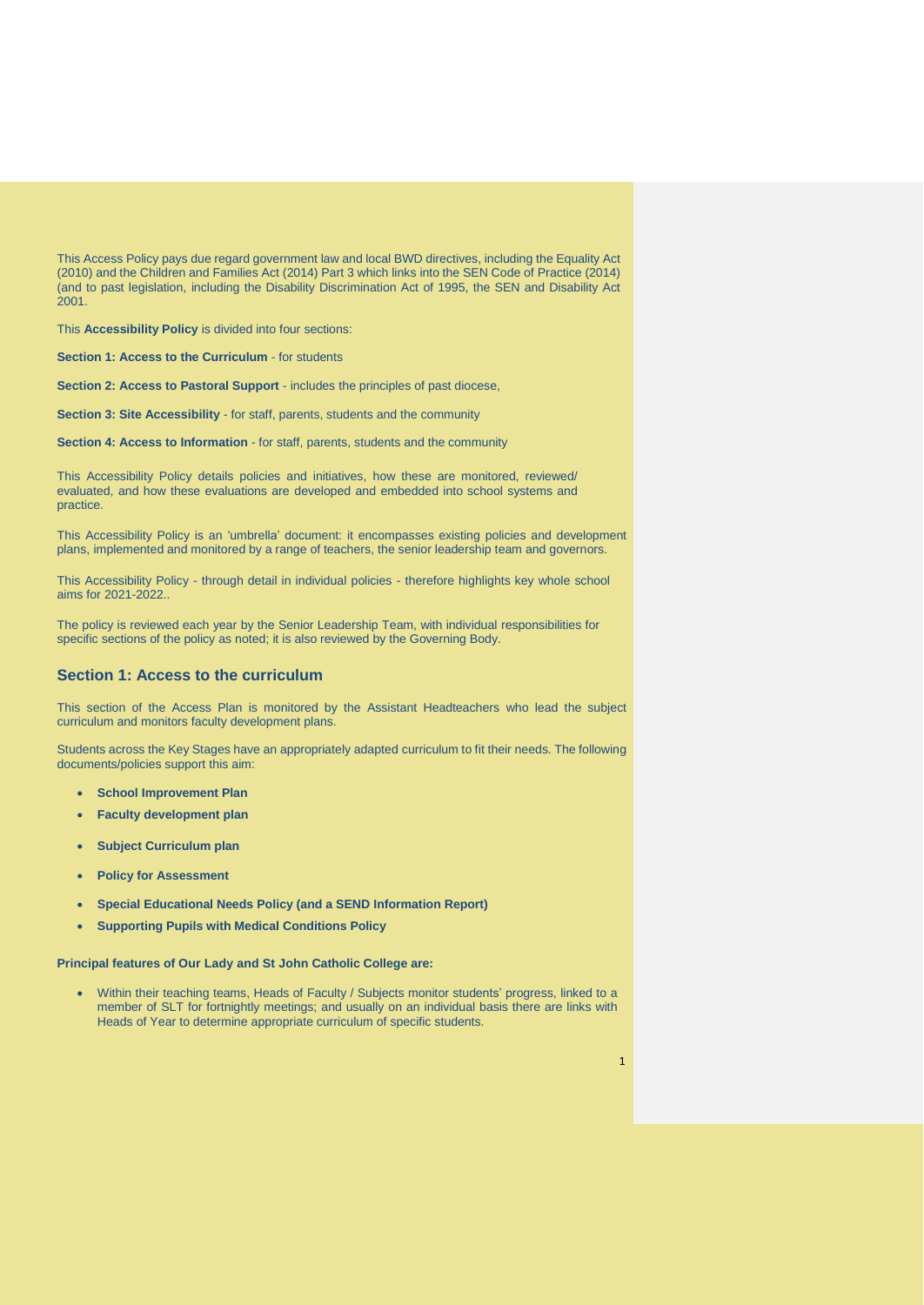- Children classified as 'Pupil Premium' are identified, and their curriculum progress is tracked and supported by curriculum faculties/departments and members of the Senior Leadership Team. Student's attendance is monitored by Form Tutors and Heads of Year at Year meetings and at Head of Year meetings with the Assistant Headteacher - Pastoral
- In Year 7 students are taught in mixed ability groups. In year 8-11 students are taught in ability groups.
- Students are taught according to ability / aptitude in Maths, English and in Science from Year 8 onwards; there are tiered ability groups in English, Maths and Science, with broad banding in the option subjects in Years 10 and 11.
- There are quided choices for Year 9 students who may need more support to choose their option path. For students with particular learning or other needs more bespoke packages may be negotiated.
- In Years 10 and 11 the curriculum is increasingly personalised: students choose three options at GCSE/BTEC in addition to core subjects (English, Maths, Science and History or Geography).
- The most able students are identified by prior attainment data. Adaptations are made within the curriculum to develop these pupils' skills further through, enrichment and extension activities made available to them in addition to a programme of support, mentoring and intervention.
- Learning Support interventions by teaching assistants in Years 7-9 are informed by reading and spelling tests.
- At KS4 1:1 literacy and numeracy support also takes place as well as exam support for some children. A bank of laptops will be available to support the literacy of selected students in mainstream lessons.
- Pupils receive appropriate resources to ensure that they can access the curriculum coloured overlays and reading pens where applicable.
- As appropriate, vocational courses can be accessed by individuals.
- Students with medical needs, unable to access school full-time, are supported by the SEND and SEMH team along with the pastoral team.
- Throughout KS4, and selectively for KS3 students, through whole school data and Learning Support specialist testing, students are identified for Access Arrangements (exam concessions)

## **Section 2: Access to Pastoral support**

The lead teacher monitoring this section of the Access Plan is the SENDCo, Pastoral team, tutors, School Counsellor and School Health Nurse. Outside professionals, such as the Educational Psychologist (EP), Children's social care (CADS) and Child & Adolescent Mental Health Service (ELCAS), who support the school, contribute additionally to this work.

Pastoral support enshrines the principles of students across the Key Stages have access to appropriate pastoral support dependent on their age and specific needs.

**Commented [MJA1]:** Edited JAN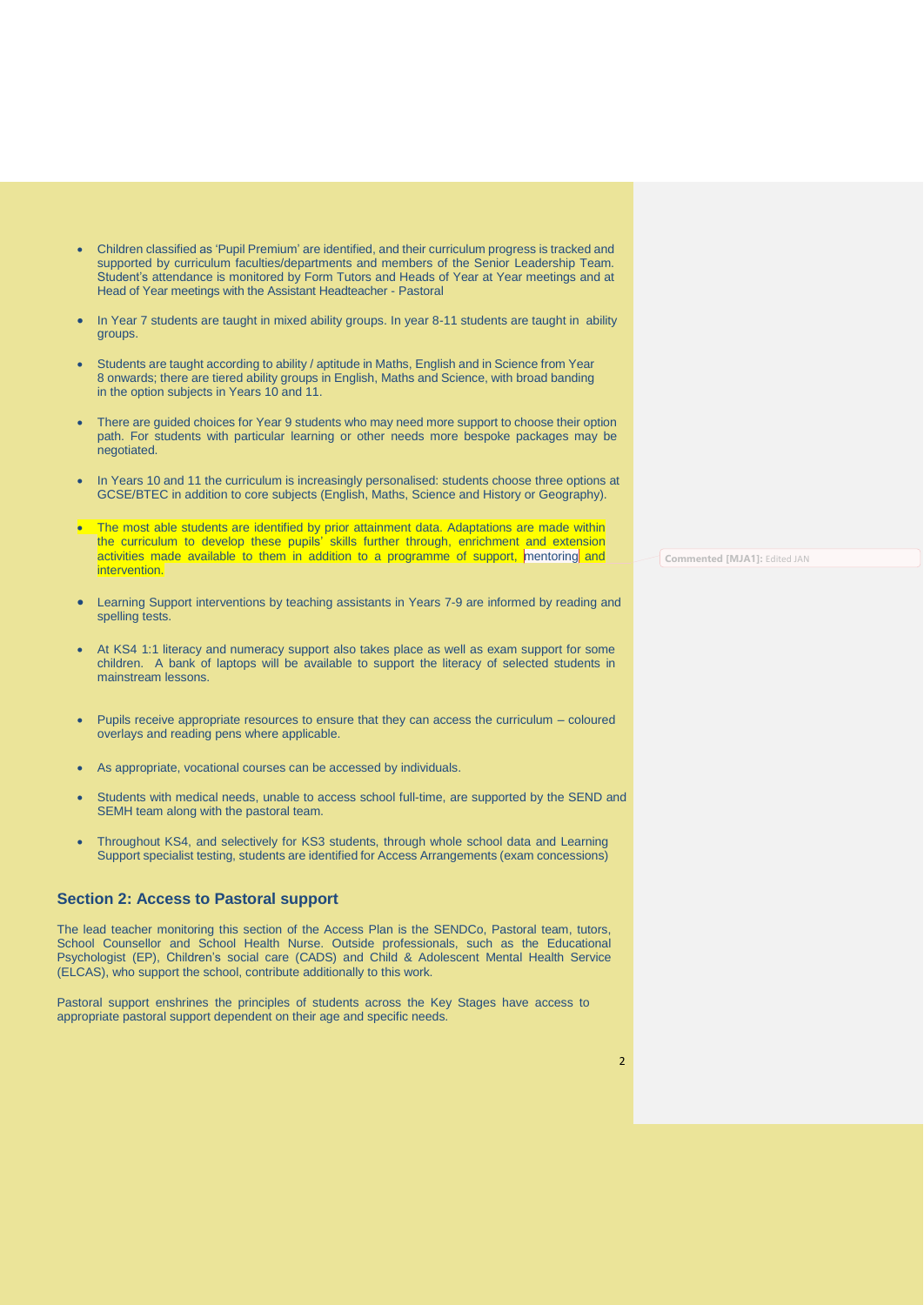The School's various separate policies contribute to supporting these aims:

- **Attendance Policy**
- **Policy on supporting students with medical conditions in school**
- **Behaviour Policy**
- **Safeguarding & Child Protection Policy**
- **Special Educational Needs Policy**

### **Principal features of Our Lady & St John Catholic College are:**

- Four Designated Child Protection staff on site, with developed links to Social Services and BWD local education authority teams
- Looked After Children (LAC/CIOC) are identified and monitored (linked to professionals and following LEA guidelines) with a designated person.
- Children classified as 'Pupil Premium' are identified and their curriculum progress is tracked by HOFs and the Senior Leadership Team
- Children who act as 'Young Carers' are identified and monitored (linked to LEA professionals).
- Pen portraits and risk assessments where needed are used to monitor pupils.
- SEMH deliver interventions. These interventions are usually short-term interventions, but for a very few there can be longer-term interventions. Long term interventions may be in place for some pupils including school-refusers; as an alternative to exclusion; students returning from school after exclusion or from medical absence.
- Educational Psychologists closely support the work of the school with individual students, as required by their needs.
- The school links to the MASH relating to the Common Assessment Framework (CAF) and the Team Around the Child/Family (TAF) initiatives
- Our Careers and Work Experience Co-ordinator, supports students from Year 9 onwards with work-related learning and planning for the future, advice is given via New Directions.
- Developed links with primary partnership schools: early identification of individual students' needs, allowing for effective planning and support transfer of Y6 students into Y7 (for tutor group placement, SEND initiatives, pre-transfer visits).
- School Counsellor works in school and liaises closely with external support agencies.
- Students have access (Non Covid) to the School Nurse a lunchtime drop-in health care provision for students of all ages if offered (This service is confidential for students and school staff are not normally informed of who has attended.) Students can also request an individual appointment with the School Counsellor or School Health Nurse.
- Links to GPs and local NHS mental health services (ELCAS) closely informs support for specific students / work generally in supporting students. School also has links with the MHST team and pupils can access support from them within school following a pastoral referral.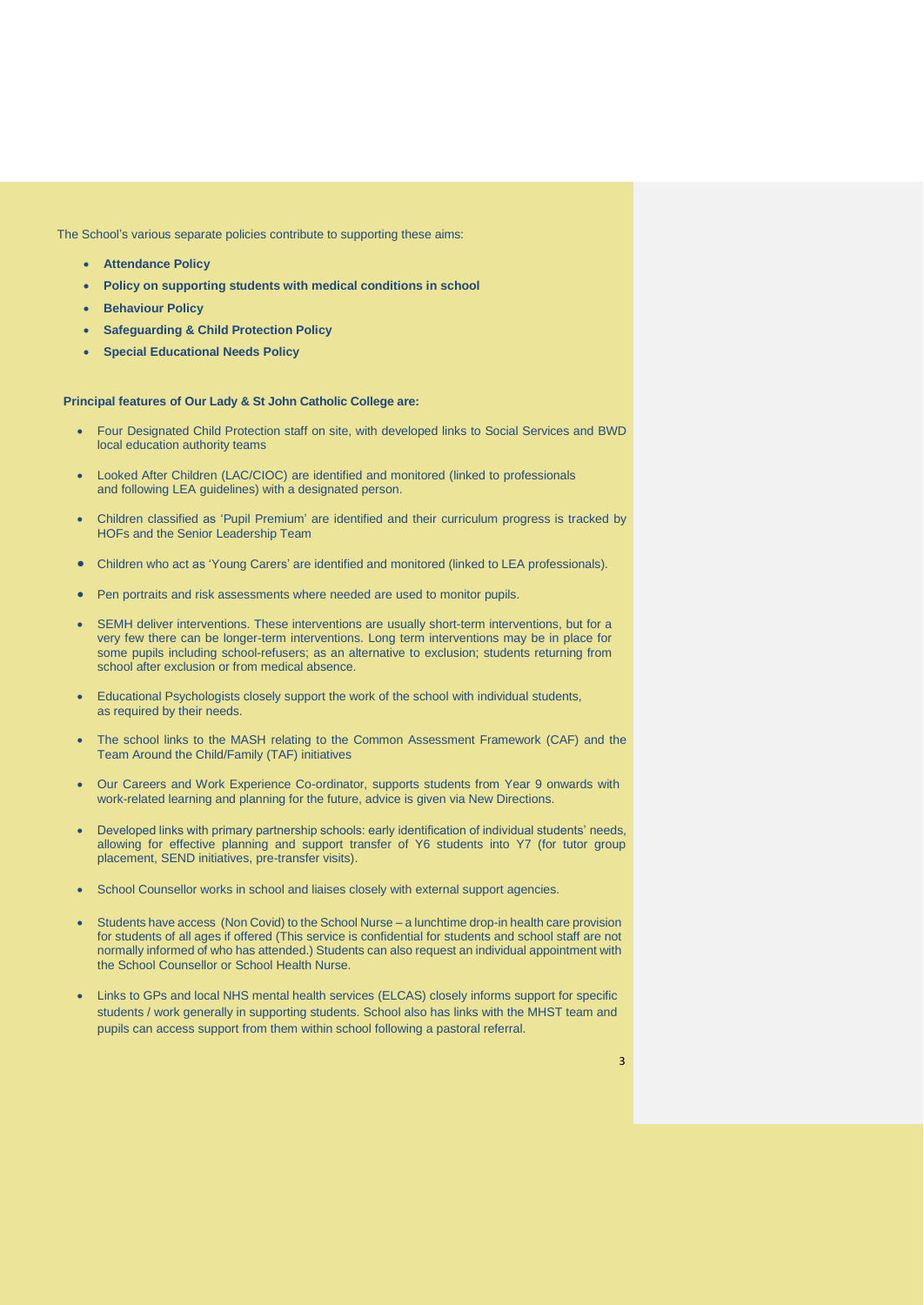- Pastoral staff and School Counsellors are able to give information and advice to parents on how to support their child as needed. Counsellors cannot, however, give details of specific conversations without students' permission.
- Support through school counsellor allows vulnerable pupils a base and encourages them to discuss any concerns they have
- Short and long term programmes are offered through CBT based therapy to support social, emotional development
- Specialist support for Social and Emotional difficulties within a Learning Support Centre.
- Guest speakers allow for bespoke PSHE sessions tailored for specific year groups
- CBT based activities enables support among the pupils, across year groups, to develop without specific staff interventions
- Attendance is monitored daily and parents are contacted on the first day of absence. HOY/liaise with pupils with lower attendance and support with the provision of work and reintegration packages
- Restorative Justice style meetings take place to resolve issues between pupils
- Exclusions are kept to a minimum when returning from exclusion pupils are met and expectations re-established before returning to lessons

# **Section 3: Site Accessibility**

Responsibility for this section of the Access Plan lies jointly with the Headteacher/SENDCo and the Site Manager, with contributions from a range of professionals supporting the school and from individuals within the school.

Students, staff, parents and visitors to the school on both sites have an equality of opportunity to access the curriculum and we aim to make all areas of the site accessible where possible. Where buildings cannot be adapted, changes will be made to the curriculum -typically this will mean re- rooming to accessible accommodation.

The following policies support these aims:

- **Critical Incident Plan**
- **Equality Policy**
- **Fire Risk Assessments** and the **Fire Safety Action Plan**
- **Health and Safety Policy**
- **Lettings Policy / Transfer of Control Agreements OCC Assessed Needs Report**

**Principal features of OLSJ are:**

• The annual audit of each site, using BWD framework / guidelines, referring to The Access Needs Report and in consultation with occupational therapists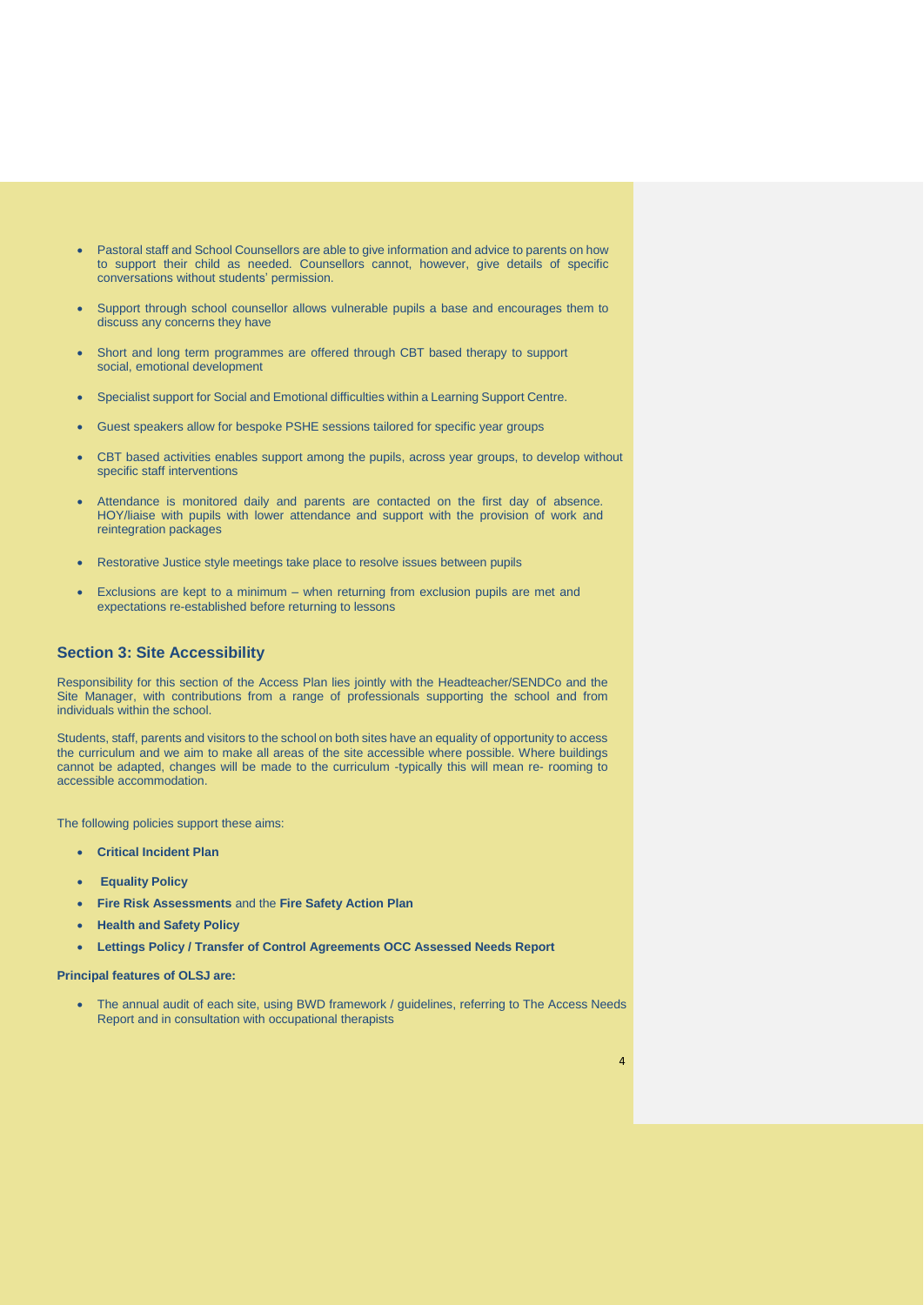- Health and safety issues identified and addressed by the premises manager.
- Risk assessments are written principally for two purposes: for activities and groups of students; and for specific students (as generic for their time in school, and/or for specific activities, or to take into account their specific disability)
- Risk assessments identify evacuation procedures for individual students whose movements are compromised by their disability
- The medical conditions of staff affecting health and safety and site accessibility are known on a need to know basis by the Headteacher and related staff
- The Learning Support Department has the responsibility for ensuring that identified SEN students access all areas of the site within the health and safety guidelines
- Outside professionals (for example, Occupational Therapists, the Visual Impairment Team, Hearing Impairment advisory teacher, ASD advisory teacher, Speech and Language advisory teachers) support the work of the school and provide strategies for teachers to implement in their adaptation of the curriculum.
- The SENDCo, Staff and Teaching Assistants , on a day-to-day basis, monitor individual students' accessibility to each site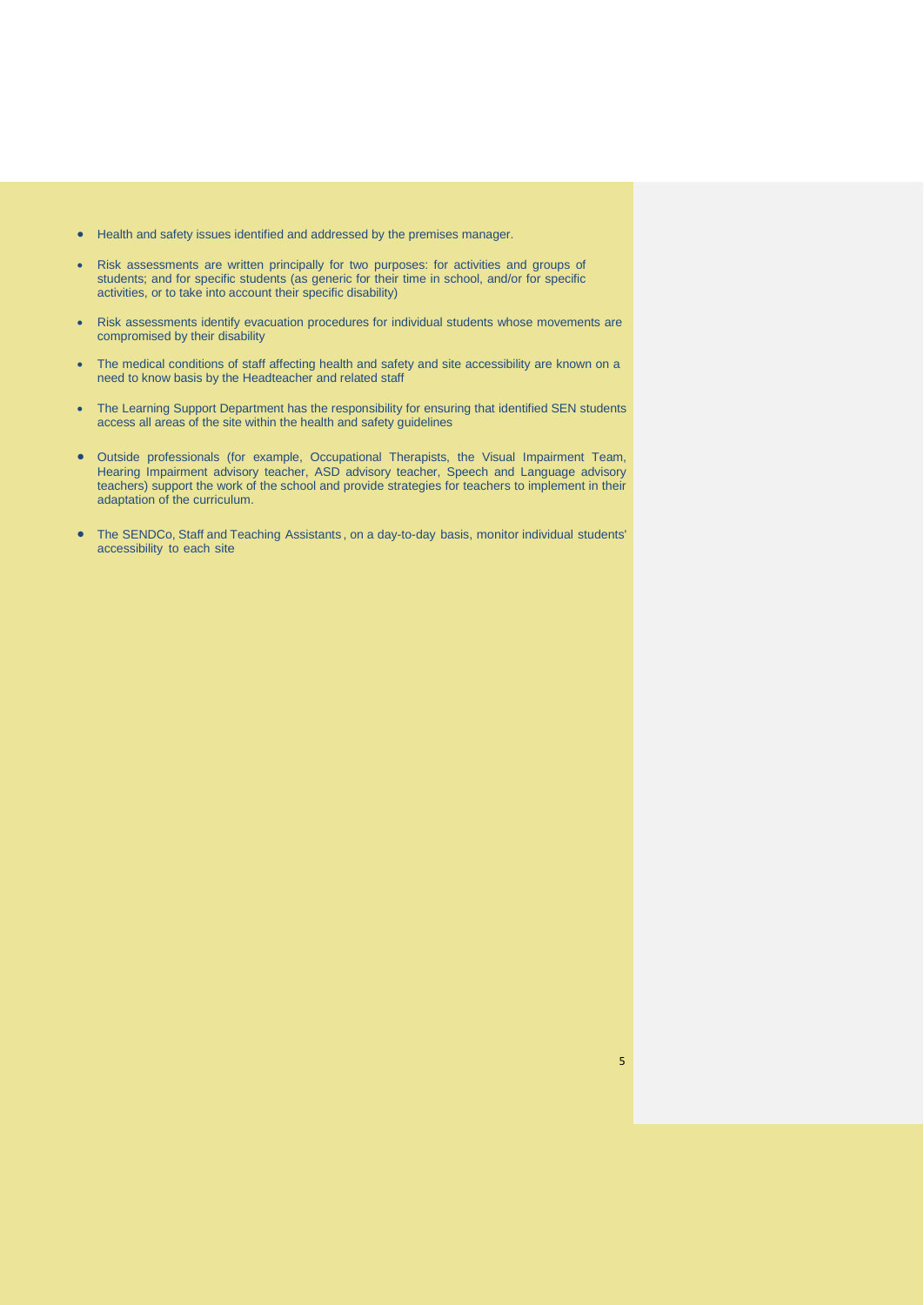# **Section 4: Access to Information**

This section of the Access Plan is monitored by the Strategic Information Manager, with support from the school's administration team. The school liaises with the Local Authority to ensure compliance with Local Authority and government statutes. Our aim is to ensure that students, parents, staff and visitors have access to the information that they need, with due regard to confidentiality.

### **Purpose of this policy:**

This policy supports the legislative framework for responding to requests for information under the statutory access regimes established by:

- the Freedom of Information Act (FOIA)
- the Data Protection Act (DPA)
- the Disability Discrimination Act
- the Equality Act (2010)
- GDPR Regulations (2016)
- and other legislation that provides a right of access

In addition the school has its own policies on Data Protection and Complaints.

#### **Responses to requests for information**

- Relevant documents are posted on, and may be downloaded from, the school's website or hard copies may be requested at a small charge.
- Parents/students may request copies of student record files, including paper and electronic files. A small charge will be levied for administration and photocopying charges.
- Parents/students may not be given access to records which contain information on other staff/students which would breach our Data Protection Policy and/or the Data Protection Act
- All requests for information should be made, preferably in writing, to the Headteacher.
- Any complaints should be addressed through the School's Complaints Procedure, available to view via the school website.

#### **Information provided by the school**

# **Students have access to information by:**

- The regular reporting of students' progress by written reports from teachers
- Feedback from their subject teachers (verbal and written) relating to their work completed in class, including at Parents' Evenings and Academic Review Days
- Reviews from enhanced monitoring through Individual Behaviour Plans, Pastoral Support Plans, TAC Meetings.
- The SEN review process
- Through the school student planner
- Representation on/by the Student Council